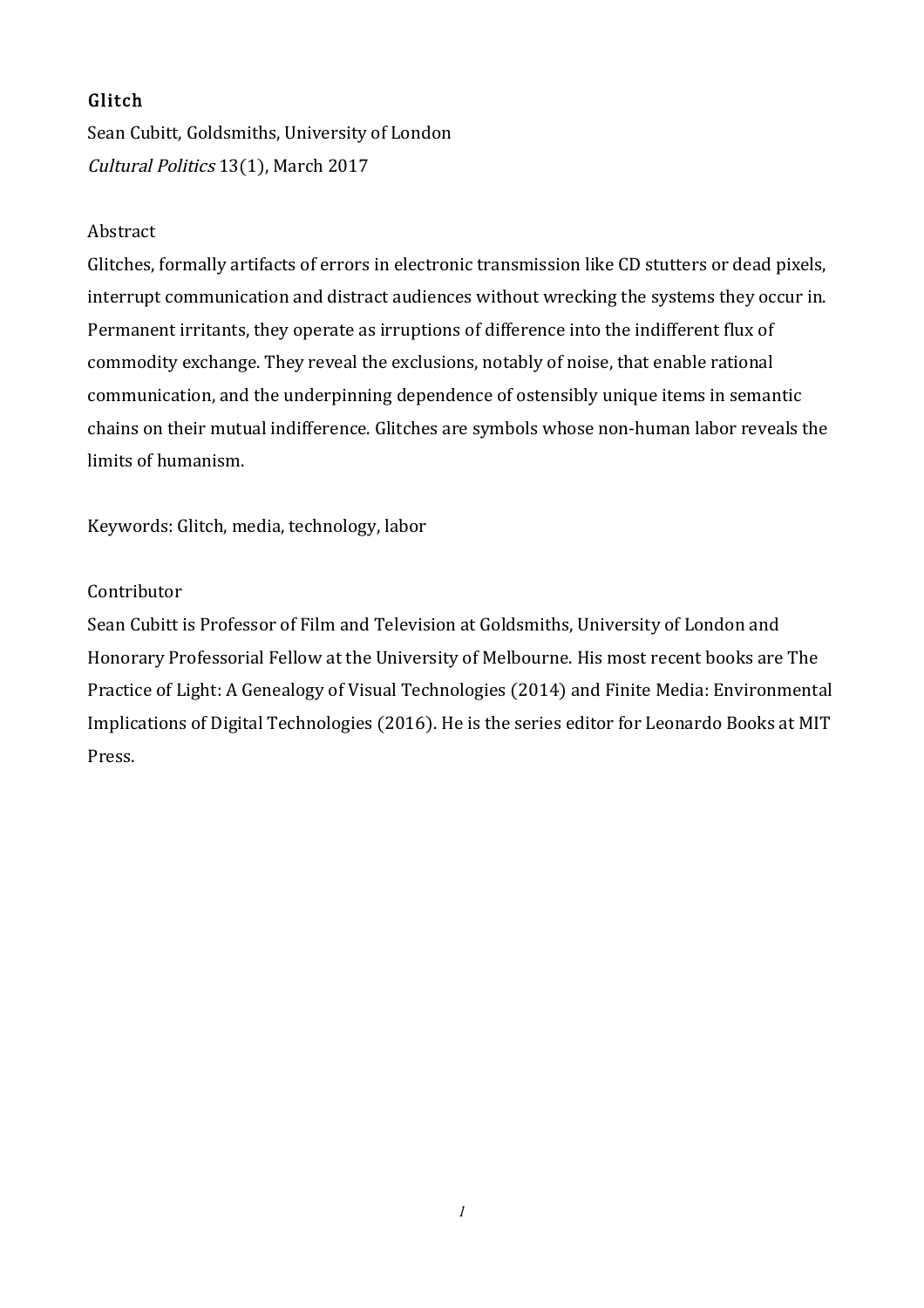#### Glitch'

Sean Cubitt, Goldsmiths, University of London

The word 'glitch' refers to any form of electronic interference, especially those that become audible or visible in transmission. According to the Oxford English Dictionary, the word appeared for the first time in the 1960s as astronaut slang for a sudden surge in current. Electro-magnetic media have always been susceptible to electric pulses and magnetic fields, often coming from the equipment they have been produced, stored or played back on: the term swiftly permeated the world of electronic as well as electrical engineering so thoroughly that now, in everyday English, a 'glitch' is any accident that is trivial enough to be overcome. A glitch in any kind of system creates minor disturbances without actually damaging its major functioning. Glitches do not stop transmission: they merely make it scrappy, dirty or noisy. In media, the word can be used in both digital and analogue electronic media, and by extension to describe dust and scratches on a film, stains on a cinema screen, or an imperfection in a lens. Most writing on glitches comes from electronic engineers seeking ways to remedy them. Many artists, among them noted net.artists Jodi and glitch artist Rosa Menkmann, quite to the contrary, have embraced glitches to create new visual and sonic forms from electronic media's capacity for creating and navigating their way past interruptions in their material substrates.

Given its first usage, the word 'glitch' should properly be limited to electronics. However, it can be heard in post-1960s discussions of the technical media that arrived in the 19th century – photography, telegraphy, cinema – and to earlier printing and printmaking technologies. Its modernity is key to its function. Perfection had certain qualities in earlier epochs that no longer hold of modernist media. Thus the ornamental friezes and ceilings of the great mosques'always' incorporated a single flaw, since perfection was God's prerogative. At the pinnacle of mediaeval Gothic, the cathedral of Chartres, built in a single generation under the guidance of a single vision, approximates that perfection which in Islamic architecture was blasphemous, but for very much the same theological reason. There is then an archeology of the imperfection, but it is in the technical media that it first emerges not as intention but as artifact of the materiality of the medium. Ink bubbles disturb the careful composition of darkness in intaglio printing, even after they were drafted in as the basis for later techniques like aquatint.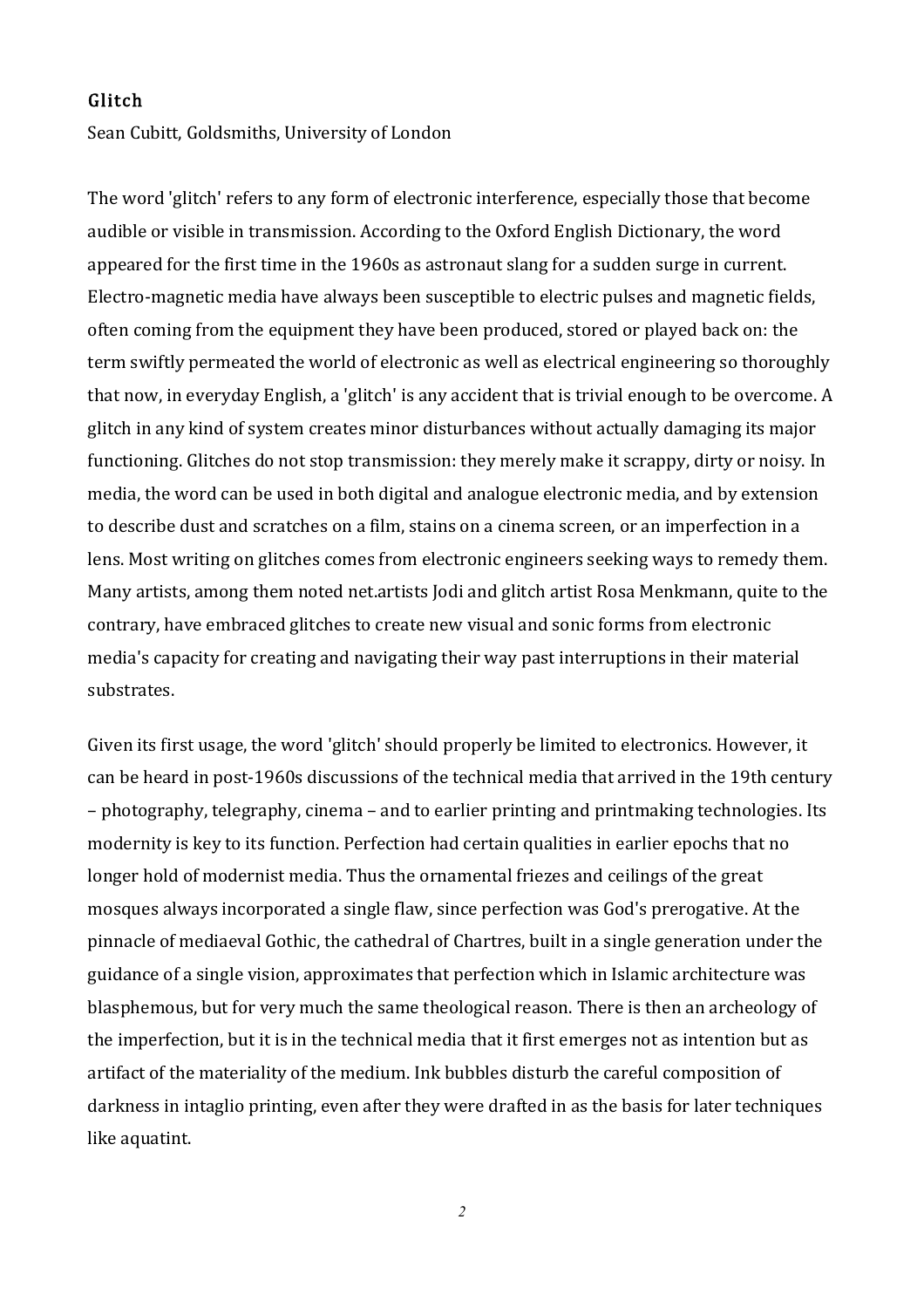Glitch is the evidence that control is never complete. Completion, perfection and control only go together in this sealed triad under conditions of modernity. The glitch comes as a small revenge, a tactical revolt of the material against its organization, of materiality against intent. Where control belongs to the perfection of mastery, glitch belongs to the decolonial. As such, it is at once a material event and a moment in which the possession of subjectivity is in question. An artwork or indeed any communication typically establishes its source as in some way human, whether imaginary, fictional or determinate, and whether posed as equal, as dependent or as authoritative. The glitch indicates an other subject in the medium, the ghost in the machine, the inhuman in our communications. Of this subjectivity Ashis Nandy writes

> while the economic, political and moral results of colonialism have been discussed, its emotional and cognitive costs have been ignored. And as Freud has reminded us in this century, what we choose to forget has a tendency to come back and haunt us in 'history' (Nandy 1983: 71)

One of Nandy's great insights into the colonial subject formation is that while it oppresses the colonized, in the manner so passionately captured in Fanon, it represses the colonist, the key example of whom in Nandy's account is Rudyard Kipling, condemned to repress 'the other' Orient  $\ldots$  as archetype and as potential' (Nandy 1983: 71-2), construing Asia as orient precisely in order to identify, externalize, and demean the otherwise universal possibilities of a polytheistic, multicultural androgyny. In order to produce the ordered, unified, commanding persona of colonial rulers, Kipling and his peers learned to submerge themselves.

Nandy's appeal to Freudian repression is no longer fashionable, it is tempting to suggest, because the neo-liberal subject that has supplanted both colonial and anti-colonial subjects, the latter as Nandy argues formed in the mirror of the former, can now claim a universality only in preparation under the British Raj. That universality, whose intellectual roots lie in the German idealist tradition which gave to modernity as reason and freedom its greatest expression, and in which the suppression of individuality under the sign of the universal subject found its most sweeping and profound expression, denies the possibility of internal contradiction, let alone rupture and failure. For Freud, subjectivity is an always incomplete project.'

Contrast, some hundred years earlier, Hegel's thesis of 'the *cunning of Reason* – that it sets the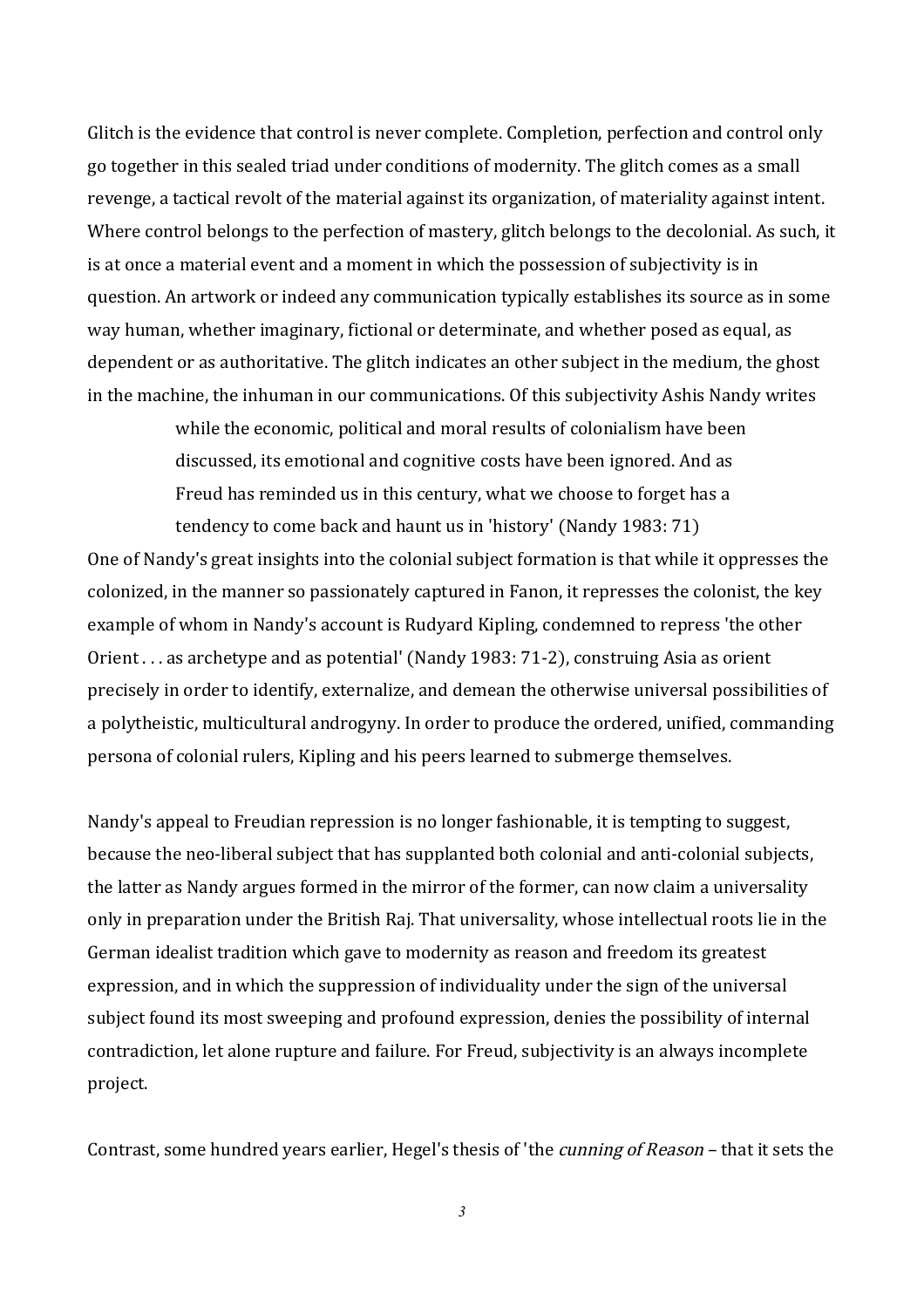passions to work for itself, while that through which it develops itself pays the penalty and suffers the loss' (Hegel 1953: 44). The 'that through which it develops itself' is of course human lives. Each of us suffers and dies, so that Reason can pursue its own self-development. Each of us must feel our passions set aflame so that cool Reason can motor calmly into its future. We individuals will be consumed, and the future will not come back to rescue or justify our sad existence, save as necessary sacrifice in which even our virtues played no more part than cogs in clockwork. If Hegel was the scientist of this modern subject, the English public schools were its laboratory, and the Raj its application. Today we witness its democratization, as the instrumental rationality of perfectly informed purchasers in a perfectly equitable exchange constituting a universal Subject of history in the Market whose self-sufficient Reason trumps all individual misery.

The Market as pure Reason depends upon perfect communication. Financialization, which no longer requires material grounds but only faith in their indefinitely postponed existence (the 'confidence' of investors), reveals the increasingly communicative nature of the economy. The Subject of market communication is however not the investors but the Market itself: investor confidence is a mere semantic epiphenomenon, just as individual investors' losses and gains are evened out in the cunning of the Market. The 'emotional and cognitive costs' of marketisation have not been entirely ignored, as under colonialism, because they are now operationalized as raw materials for the reproduction of a capital which, having completed its geographical expansion, now expands to colonize the minds and bodies of its inhabitants. Whether as consumers of therapies and pharmaceuticals, or as the necessarily damaged creatives who feed the maw of fashion, the production of unhappiness is as integral to the reproduction of capital as is the production of waste.

In such perfect communication, reversing the belief of the Islamic architects, any interruption is blasphemy. Where the world is constituted as the self-realization of the Market, any other goal, desire, tendency or indeed any accident to the contrary is not only illicit but both shameful and doomed to failure, since no other can exist that is not the perfection of the Market. In the grand sum of things, this hideous dogma is the reason why one should undertake to follow the affordances of glitch aesthetics, for in the glitch there emerges what from the point of view of this now dominant Subject of history must be that unthinkable thing, evidence of an other. What is so deeply blasphemous about this evidence is that where there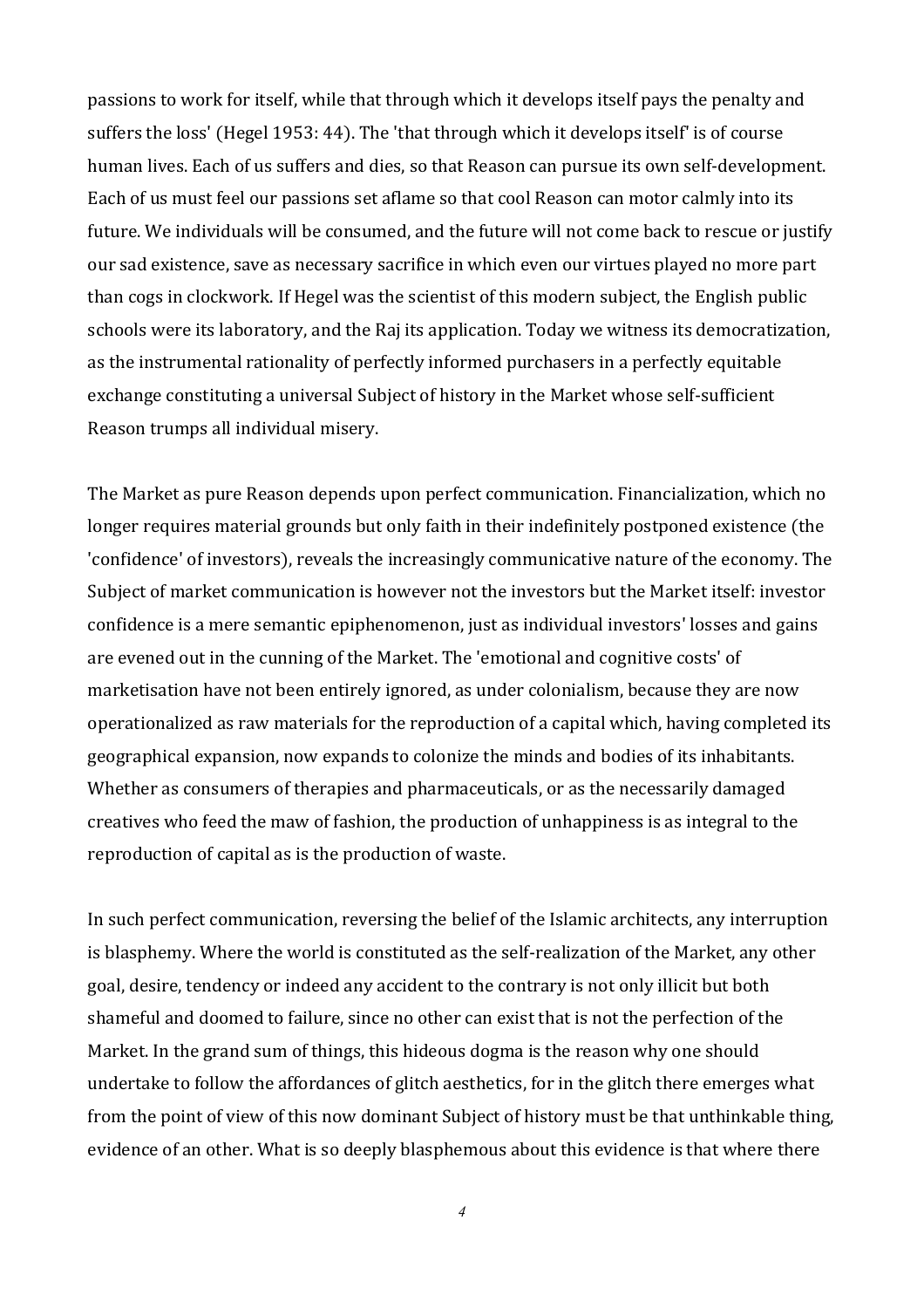is even one in excess of The One, there is no way to stop the proliferation of others. The pure unity of perfect communication demands, therefore, its unconscious. The unconscious of perfect communication is the glitch.

No-one should however therefore embrace the unconscious as a good in and of itself. It is a symptom of repression, and to that extent determined by the existence of unity. Glitch aesthetics is only the verso of a perfect recto, the obverse of the One. Its evidence is of unhappiness, that which 'pays the penalty and suffers the loss'.

At the same time, the existence of a multiplicity parallel to the unity of the Market, a multiplicity not reducible to its singular density, proposes itself as noise, opposed to the negentropic signal of smoothly-running communicative perfection. We may think of this noise as the primal mediation from which communication must bootstrap itself. Electromagnetic noise fills the radio spectrum, with everything from cosmic radiation's echoes of the Big Bang to the ephemeral crackle of lightning. As Douglas Kahn (2013: 1) asserts, 'Radio existed long before it was invented'. The communicational function of radio depended on the prior existence of uncontrolled static, whistlers and other phenomena of the radio spectrum before human'broadcasts. We may therefore understand glitches as epiphenomena of the material substrate of electronic transmission, and by extension understand the priority of dust, for example, over film that struggles so hard to exclude it, and encourages its audiences to ignore it when it does appear. Glitch, in this perspective belongs to the pre-human, inhuman universe against which we drag our messages into existence, and against which we strive to retain their integrity. This noise can then be seen both as primeval nature and as the entropy that threatens every act of order, every emergence of life, insofar as life is negentropic, striving against chaos, gathering materials and energy to protect itself from dissolution. This certainly was the standpoint of the first cyberneticists like John von Neuman. At the same time, as Michel Serres (1982) argues, without this ground of random and non-human a-signifying, signification itself cannot take place. Not simply a raw material transformed into communication, Serres' noisy 'parasite' is no leach sucking the life of order, but the fabric on which meaning embroiders its patterns. As Mary Douglas argues, order gives the world meaning by giving it structure:

> As we know it, dirt is essentially disorder. There is no such thing as absolute dirt: it exists in the eye of the beholder . . . Dirt offends against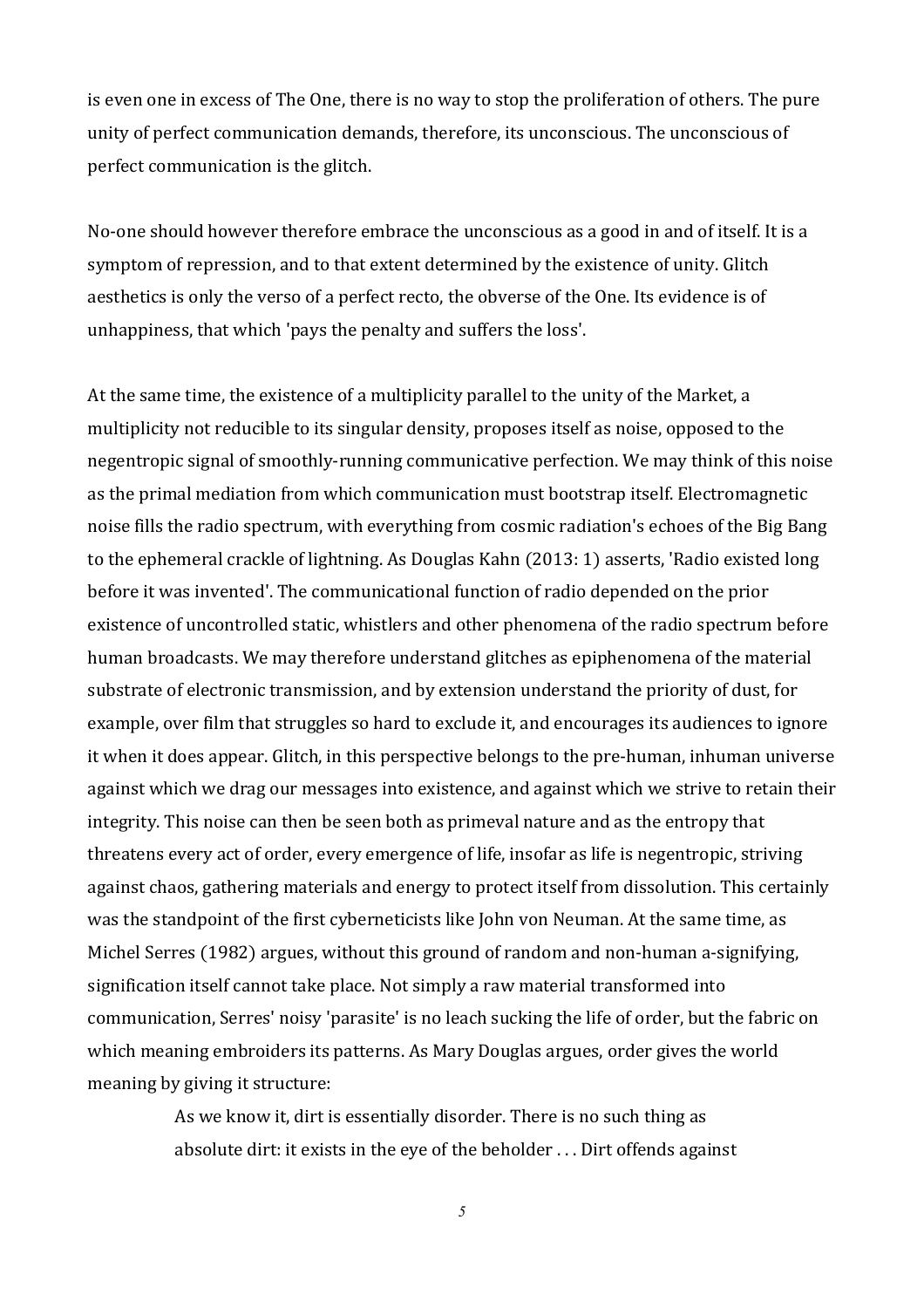order. Eliminating it is not a negative movement, but a positive effort to organise the environment (Douglas 1966: 2).

Meaning constructs itself by distinguishing itself from the dirty, noisy world around it, which it ejects as mere environs, mere externality. This process is curiously doubled. In a first movement, as Elinor Carmi argues, the cybernetic efficiencies set out in Bell Telephone's post WWII'move to automated switchboards 'was achieved by disciplining and managing women' and then driving them out of the workforce. Their noise became silenced by automatic machines' (Carmi 2015: 11). Yet as she also argues, the ejection of noisy women from the circuit was preceded by the integration of their bodies into it, under hybrid Tayloristbiopolitical regimes mixing internalized discipline with the integration of switchboard operators' bodies into the operation of the system. Like the 'natural' environment, economic externalities are presumed by the system that exploits them while at the same time excluded from the accounts, fiscal and descriptive, the system gives of itself. Thus noise as primal asignifying material is both subsumed and rendered of no account.

Glitches therefore need to be acknowledged as liminal events, thresholds between internal and external, like the women's bodies first disciplined and then ejected, only because they had by then been assimilated, as operational procedures, into the functioning of an asexual and to that extent presumedly noiseless operation. The glitch then is not so much the repressed of gender as it is the emergence of a polysexuality doubly excluded, first by the construction of femininity and then by its neutering. More damaging still, this polymorphous perversity is no longer even identifiable as infantile: it is instead primordial, not chronologically but pervasively: the irreducible accompaniment to the production of communicative order.

Noise thus emerges as historical concept at the end of a social formation that knew only sound, by which I mean sonic material that was ultimately semantic. Prior to the development of large-scale machinery, sound was indeed, as Christian Metz (1980) had it of cinematic 'aural objects', the sound *of* something: the mediaeval soundscape was composed of human' activities, animals, trees and rivers, meteorological and, more rarely, geological events. The harmonies of nature or discords of war, the calls of the spirit or of sovereigns formed the sonic without a concept of noise, which had to be invented as a category of thought and hearing. Thus primordial noise is also a historical discovery, a new way to categorize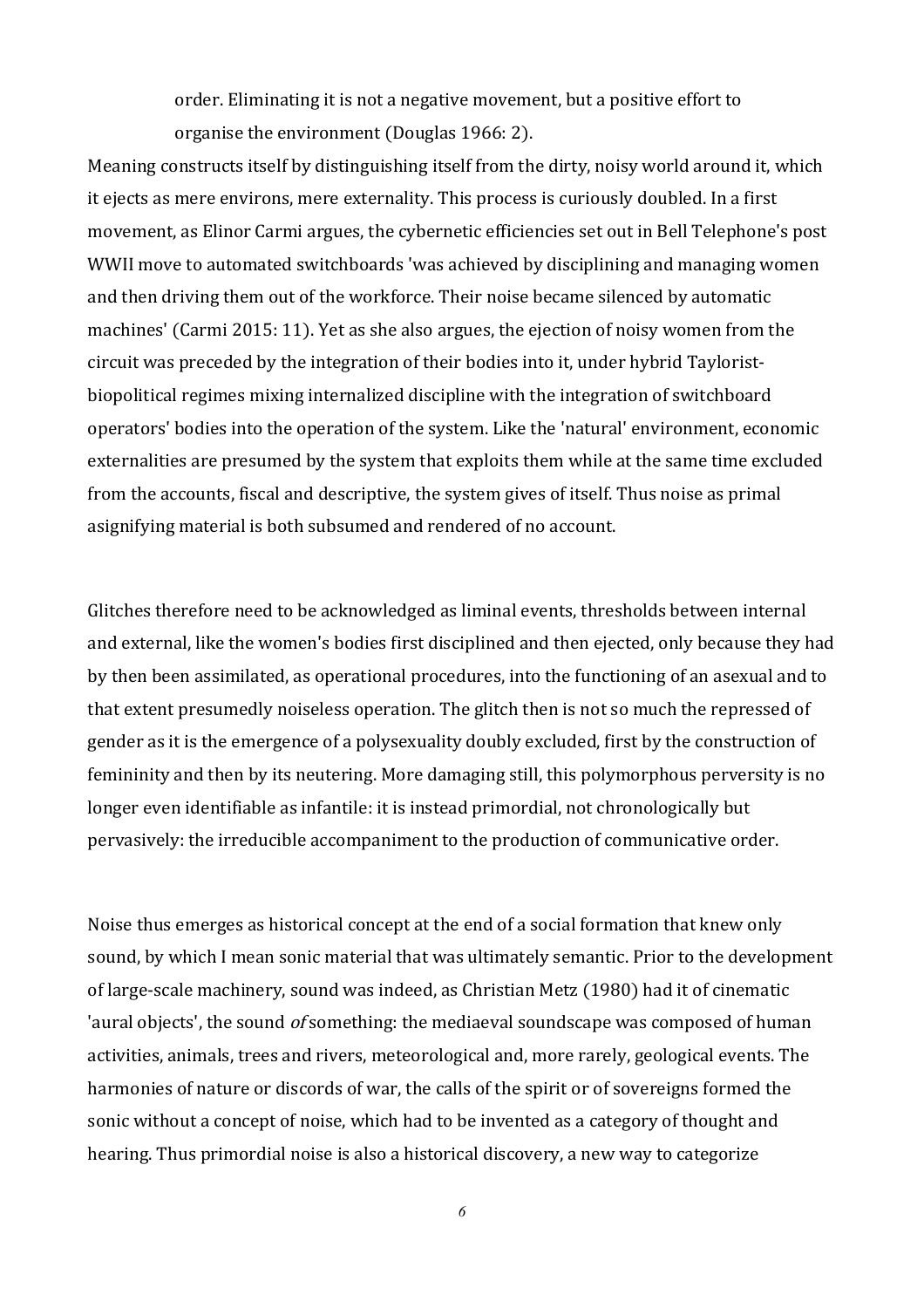experience, and a new ontology which, however, makes possible the thought of a non-human, unexperienced reality that has always been there, but never before sensed or named. The semantic universe of the Middle Ages, even at its most dogmatic, was always open to miracles, the unassimilable new. Primordial mediation only begins to be heard as noise in the arithmetic configuration of scientific rationalism after Galileo.

Observing that 'Modern scientific technologies tend to work toward eliminating accidents', Masakai Fujihata (2014) has written that 'Complete control requires anticipating and preventing the unexpected, thus precluding any element of discovery or surprise. But for humans to remain creative, we cannot do without the stimuli of the unexpected—which is ultimately what leads us to scientific curiosity in the first place'. The programming of the unexpected is however already contradictory, since, as Manon and Temkin (2011) point out, 'from the point of view of the file, whose genetic predispositions are rigid and fixed, there is nothing random about glitching. "Open 57904.jpg >> replace all Q with 9hJ" produces exactly the same results every time. Alternately, we could say that glitch practice is pseudo-aleatory, since results which appear random are in fact entirely reproducible'. Noise, once discovered, can be generated as well as revealed. Thus the glitch operates both as a proof of the limitations of communication and at the same time as a quality of communication. In feature films, this contradiction appears as the paradoxical evidence of the truly mediated status of fictional interchanges. In Tony Scott's  $D\acute{e}j\grave{a}$  Vu (2006) for example, glitches mark scenes in the 'real' fictional world off from the 'unreal' past that a fictitious medium allows the protagonists to view. Like the Adobe Photoshop lens flare filter, which produces the illusion of a real lens in an unreal image, glitches have become the hallmark of a fictional mediation within a fictional diegesis. The doubling of the mediation produces an effect of authenticity, like the mimicking of long-lens camera snooping in *Citizen Kane* (1941) that Garret Stewart (2007: 51) refers to as 'authentication by disrepair', or those ubiquitous gunsight and binocular masks in westerns and thrillers. Here the extra layer of mediation mimics a primary mediation, part of whose effect is to mask the real primary mediation: we never notice the black area surrounding the gunsight, only the gunsight itself. Other modes of additional mediation mimic subjective states (double printing for example) again without encoding for reflection on the medium itself. Double-printing, vignettes, filters and self-conscious mimicry of other genres are frequently deployed in avant-garde film, but there it is the occasion – the event of an avant-garde screening – that encodes for the reflexive, quite as much as the film techniques themselves.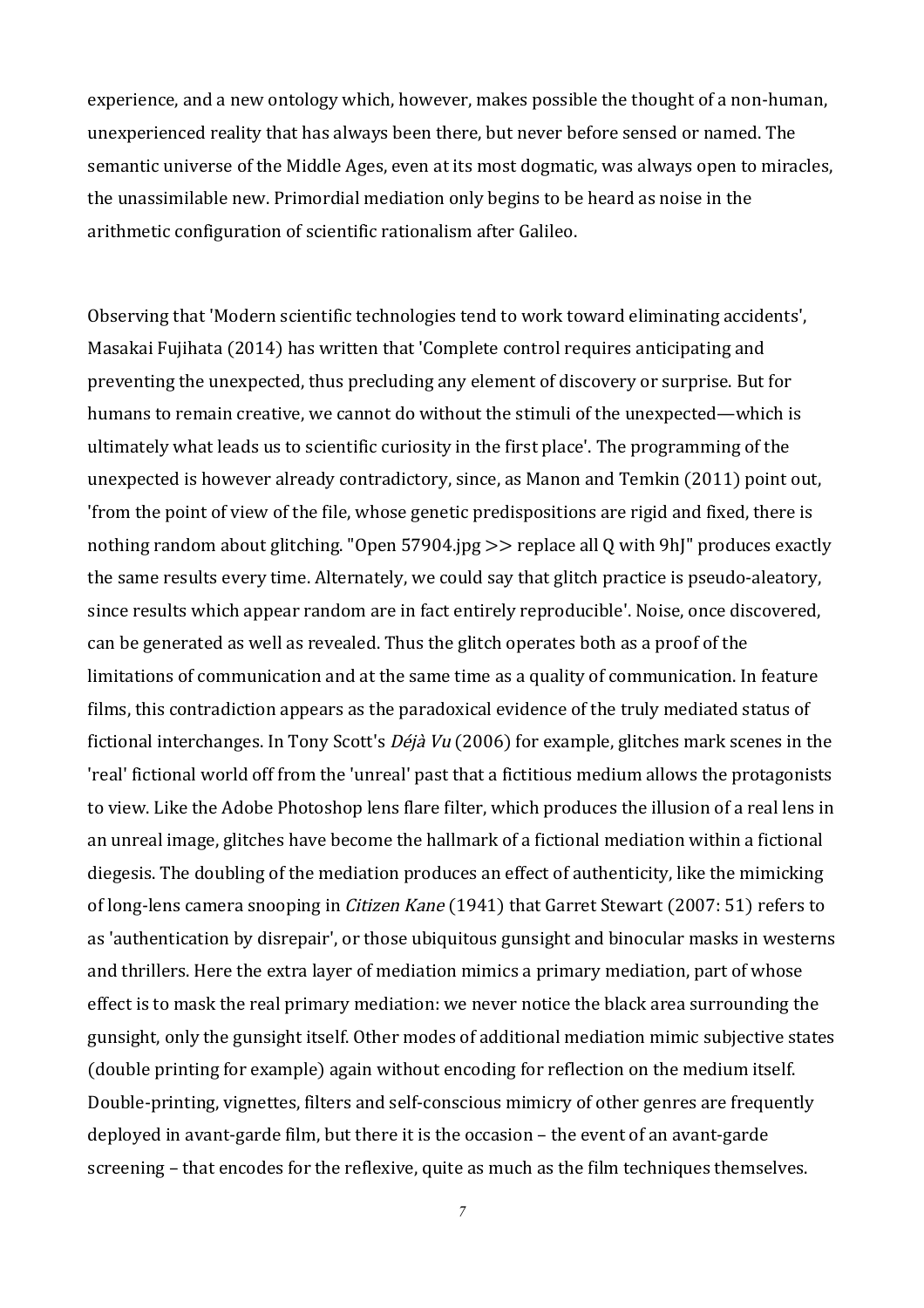It may be that to extend definitions of glitch backward to such pre-electronic forms is to defuse the specificity of the trope. Yet the accumulation of dust and scratches on showprints and even on archive prints is in many respects part of their aesthetic. There is a possibly apocryphal tale of John Cage, who had initially been scathing about Paik's Zen for Film, comprised of clear blank leader, declaring it 'much improved' on seeing it on its return to New York from a tour damaged by its handling and projection. We imagine that Cage approved the evidence of existence, the specificity of this particular print rather than any other, the witnessing of the world far more deeply inscribed than any photographic image. In this sense we can learn from this moment in Fluxus that the electronic glitch matters because it is matter. Analogue video glitches are preeminently artifacts of the machinery of recording and editing. They are evidence of the handling of the tape, of its physical passage through moments of history, and in the case of some glitches (comet tails from tube cameras, horizontal marks traversing the image) marks of moments of recording and of playback. Disintegration of the image is evidence of the integrity of the tape itself as inhabitant of history.

The deliberate production of glitches is perhaps a different matter. Analog video synthesizers like the Rutt-Etra in the hands of Woody and Steina Vasulka, or the Image Processor built by Dan Sandin and Phil Morton already produced the kind of predictable glitching of video signals that Manon and Temkin are concerned about. This kind of 'experimental' media, in which the experiments are conducted in public, would include also the slit-scan technique developed by Douglas Trumbull for 2001 (1968) and many effects undertaken for mainstream film. They are in this instance no longer either instances of technical irruptions from within the operating systems, hardware and software of machines, nor of either ontological or communicative noise, but of labor.

Rosa Menkman (2010) distinguishes 'hot' and 'cool' variants of glitch as deliberate labor on the image. A hot glitch focuses on producing an end product which satisfies some aesthetic criteria: she gives the example of Nabil Elderkin's 2009 video for Kanye West's Welcome to Heartbreak. Cool glitch is a process, an exploration. The taxonomy sits on top of an older one that distinguishes intentional from accidental, where the intentional is ultimately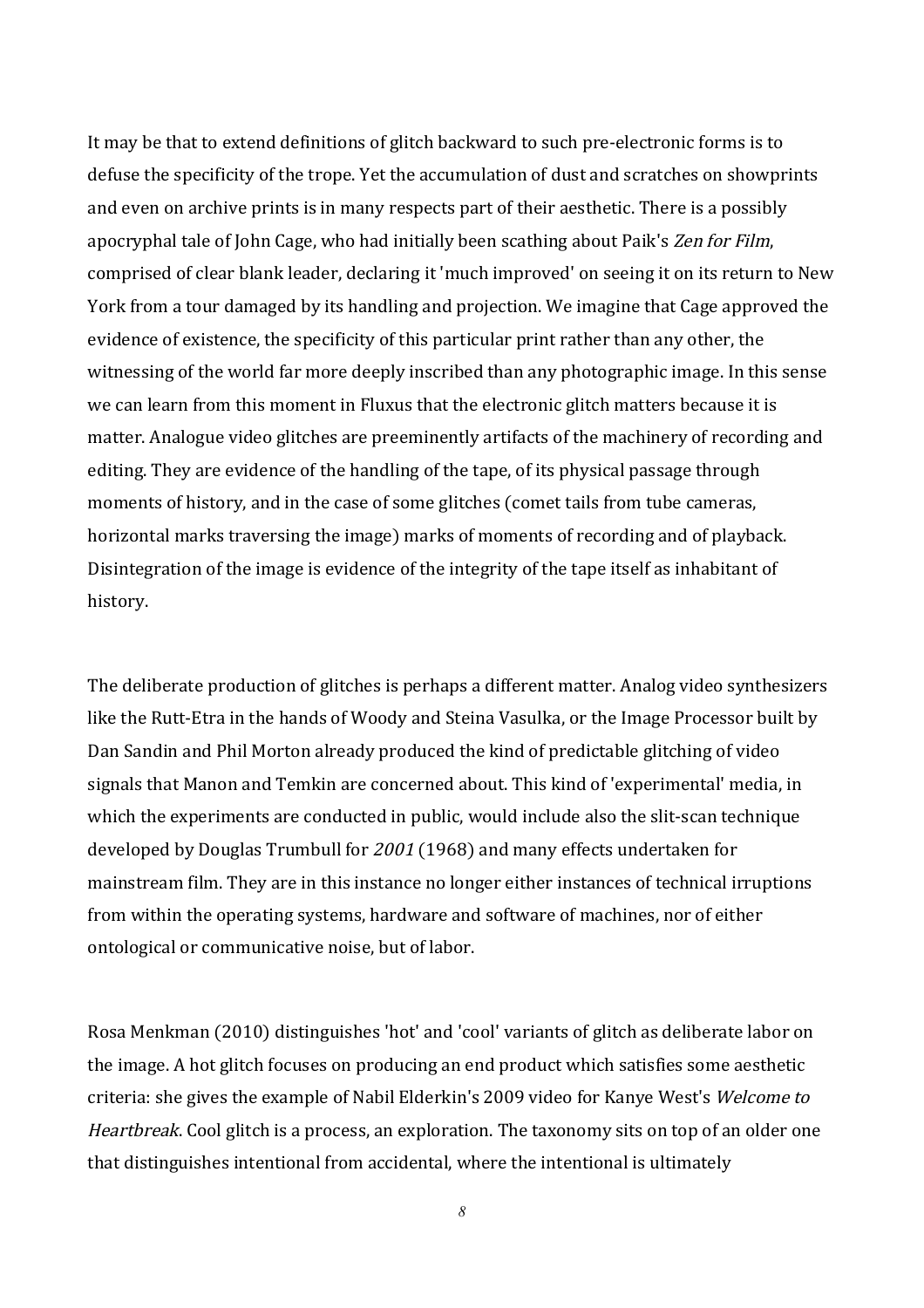instrumental while the accidental involves at the very least a share of creativity taken up by either natural processes or technologies or both. The instrumental, 'hot' glitch, with its restriction to the human, is a work in which work itself is evaporated, subsumed into intention, while excluding also the labor of the technology (Marx's 'dead labor') and of natural processes, here electricity and the electro-magnetic spectrum.

In Andrew Norman Wilson's photographic series *ScanOps* (2012) which reproduces images from Google Books' vast number of scans, the gloved fingers of scan operators appear in frame, evidence of repressed human labor captured in the massive technological apparatus creating the world's largest library, a process which echoes various forms of errors, including images of animators' and technicians' hands in carefully observed cartoons. As Hannah Frank writes, 'The disturbing presence of scratches, stains, and grain—or are they pen strokes, paint splotches, dust specks?—do not occlude the object but instead reveal the nexus of social, technological, and economic practices that is the photographic apparatus.' (Frank 2016). The surface of a physical photograph is vulnerable to the grease on fingertips, its meniscus marked with the identity of those who have touched it. A digital image pretends to absolute autonomy from its making and its passage through time. By excluding itself from history and divorcing itself from life, it aspires to the purity of a wholly rational existence. But if it were possible for digital images truly to separate themselves so absolutely from time, they would be empty. This is indeed a possibility: that they persist not as images but as code, but in that case they are dependent on specific software for their display. Glitch denies to digital artifacts the autonomy that would destroy them. <sup>1</sup>This contradiction between autonomy and

 $\overline{a}$ 

<sup>1</sup> At the same, as pure code, the digital image places itself in the domain of the absolute, to the extent that, under the terms of digital rationalism, nature has become data. In this moment, the image disavows its phenomenal form in order to become purely arithmetic. As numerical matrix, it replaces meaning with pattern, that is with an aesthetic no longer dependent on human interpretation but *sui generis*, by which should be understood both that it is of its own kind, autonomous of human knowing and, etymologically, that it is a selfgenerating, automatic reflection of the essentially numeric structure of scientific measurement. This intrinsically invisible but also insensibly numerical absolute takes, for technological and more specifically digital rationalism the place of the void in, for example, the thought of Nishida (e.g. 1990). This void teeming with numerical and algorithmic auto-generative process is both *nihil* in that it has no being either in itself or for others, and at the same time *plenum* in that nothing else can co-exist with it. The necessarily iterative operation of natural laws in their algebraic form and the limited symbol set it draws on means that the wild processes are in themselves profoundly repetitive, and thus meaningless not only in the exclusion of semantic humanism but in relation to the death instinct. As intimated below, the mechanical repetition of factory discipline and its organization of labor as abstract simple labor power as exchange value align with repetition as symptom of *thanatos*. The arithmetic model of the universe in technological rationality is then structurally homologous with the formal properties of neoliberalism. Thus the more closely the data image approximates to pure abstraction, the more profoundly it becomes dependent on a specific social and political culture and its formal signature.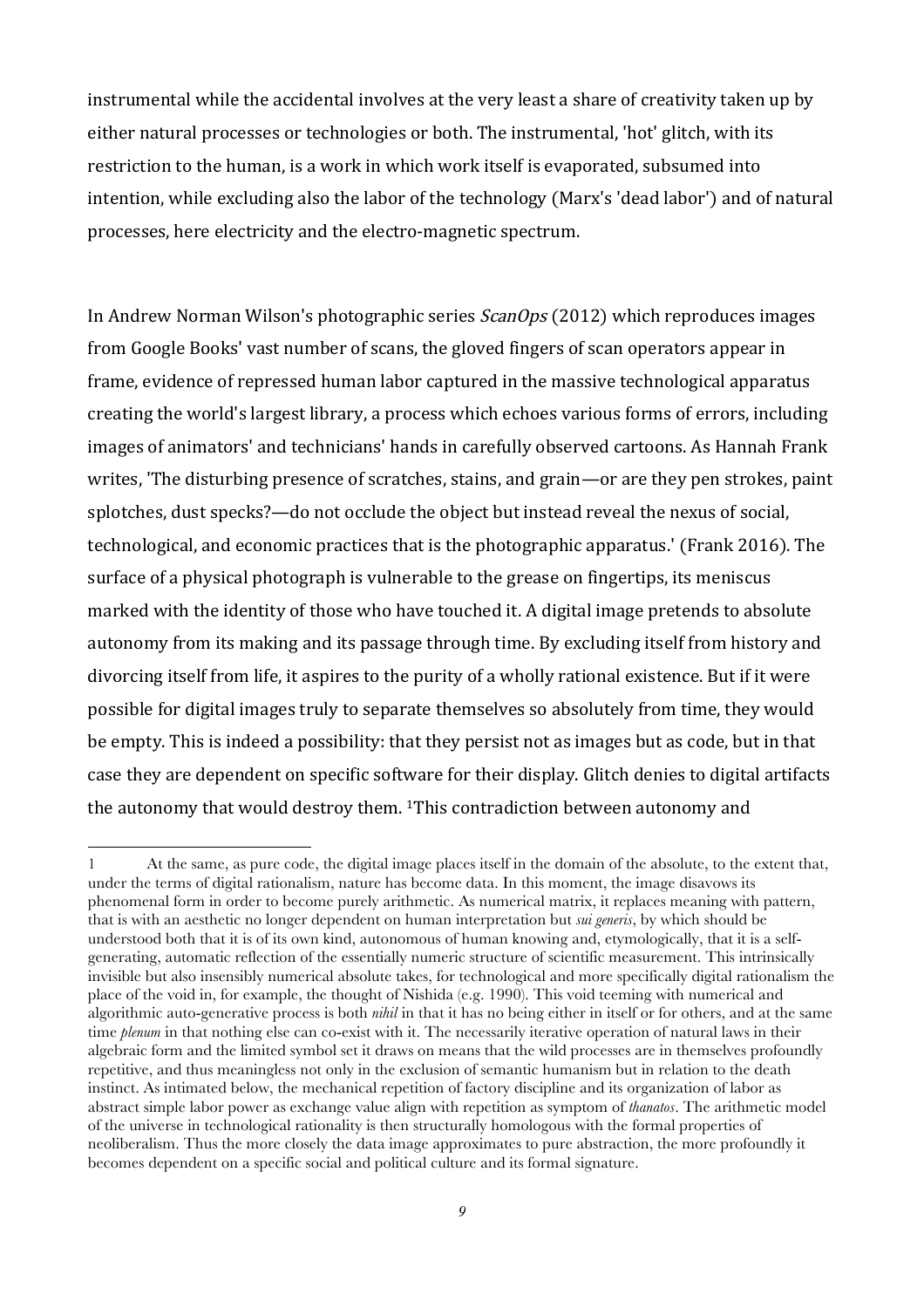dependence is however not resolvable in a synthesis in which freedom is necessity. Rather the two co-exist in the mutual antagonism expressed in glitches. Frank's assemblage of practices constantly threatens the progress of digital rationalism towards nothingness through a glitch that turns them into sites in which they work and are worked upon by human, non-human and no-longer-human labor.

Since the technical media, from clockwork to Herzian clock functions, rely on repetition, they congeal in their particular assemblage of dead labor the repetitions of natural laws, of factory discipline and of the death instinct; while, in Shannon and Weaver's proto-cybernetic theory of communication, repetition is a form of noise and hence of entropy. Thus the model of the archive as site of eternal repetition of the same allies itself with a necessarily noise-generating and entropic system which, to that extent, excludes the human from its ideal operation. This is why the work of the archive always interrupts pure repetition. Glitches disallow any purity of repetition, which would erase time from the equation of one repetition with another, because whether they arise at the moment of representation, of storage or of transmission, glitches are always temporal phenomena. Against the indifference of repetition they assert 'the difference' that makes a difference in a later state of affairs' by which Bateson defines information. Moreover, glitches, whatever their provenance, are also phenomena perceptible to the three phyla, human, machinic and natural.

In this they differ from nature as it exists now for technical purposes. The history of nature as concept might be boldly figured as transition from commons, by exclusion, to wilderness; and from wilderness, by expropriation, to raw material. In our times these strata persist under a new layer, in which the raw material has acquired the characteristics of data. If on the one hand contemporary environmentalism strives to recover the polytheist and pantheist relations typical of the oldest strata, nature as data is the object of a struggle to deliver nature from the monotheism of the industrial phase when nature was raw material and inert, and seen optimistically, to move towards a secular relation in which nature has a voice of its own. However, the model that has grown most organically from the earlier strata is one of natural communication, rather than mediation. As communication, the data of nature is read only as sending, via discrete channels, discrete messages. It is as if in face-to-face communication the only information was the words spoken, but not the tone of voice, the facial expressions or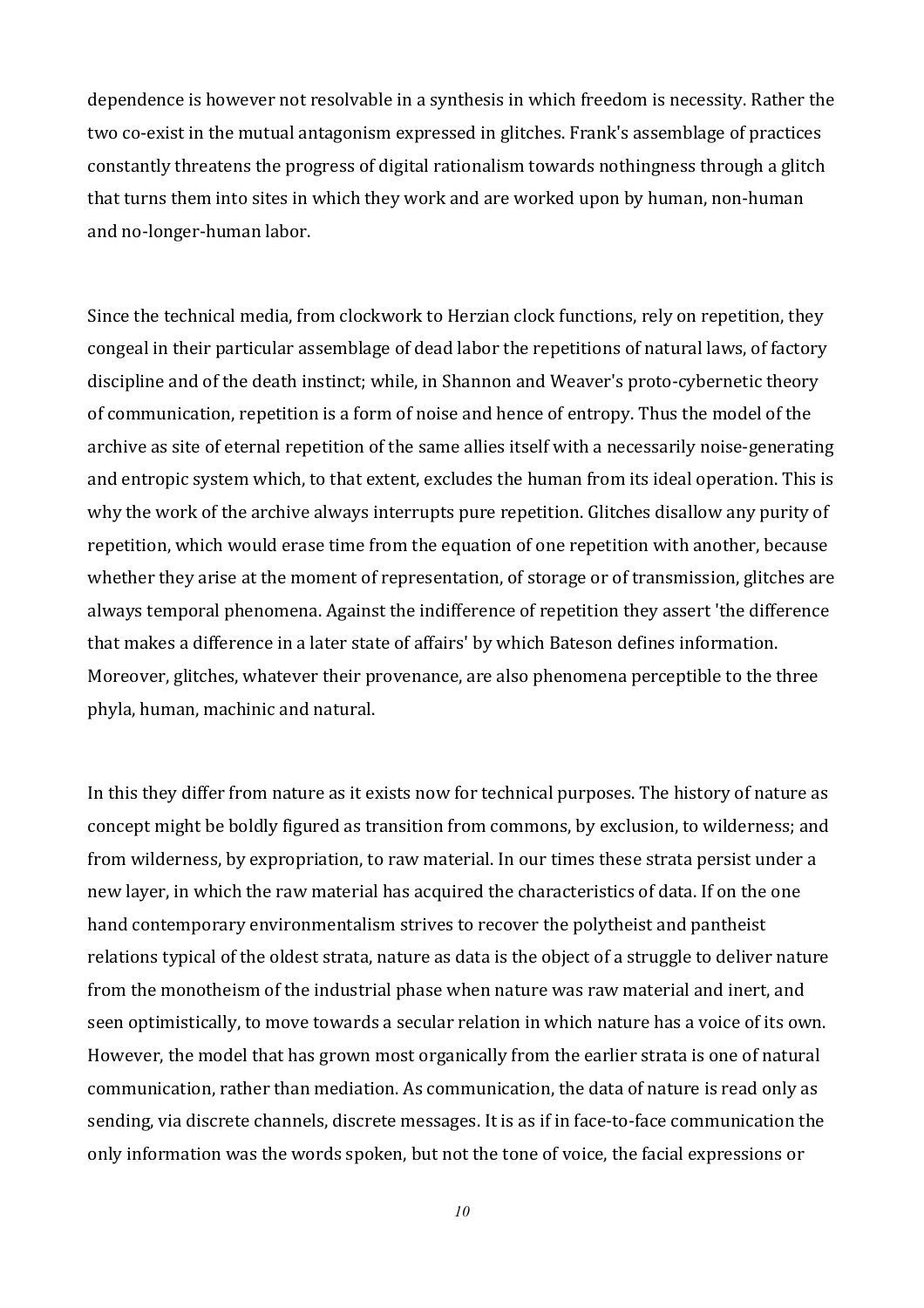gestures,'the'multiple'interactions'with'the'interlocutor,'and'all'the'cultural'formations'of'the' individuals and the event – location, timing, gender, age and race, styles of clothing, acoustics. .. everything, in fact, that allows mediation to occur through many channels and with multiple connotations affecting both partners in conversation and, in many instances, accumulating, in the place where the conversation happens, to produce that sense of place we encounter intuitively in sites of long inhabitance and significance like churches, of which Augé (1995) has written so eloquently in the opening pages of *Non-Places*. Stripped of their materiality and reduced to words, human interactions lose their complexity. It is such purely symbolic, abstracted forms of communication that are gathered by cookies and other technologies mapping online behaviors. The becoming-data of nature in digital reason<sup>2</sup> strips it back to numerical symbols. The pattern-seeking predisposition of digital reason leads, in a second stage, towards averaging out the exceptional, which is excluded from communication under the label of noise. As a general rule glitches can only work on this second operation, reasserting the numerically exceptional<sup>3</sup> in order to reveal the normative techniques of domination, but without being able to crack open or sabotage the arithmeticization on which it is founded. To the extent that it concerns only the recording of the numerical measure of phenomena, not the phenomena themselves, the statistical functioning of digital reason is invisible unless actively visualized, unheard unless sonified.

This is why the perceptible nature of audio and video glitches is in the end more significant than simply as punctuations of norms. Their liminality operates between the smoothed and insensible operation of numerical code and the eruption of code into sensation. Not itself a site of meaning, the glitch exposes the lack of meaning underneath the manipulated symbols constituting not only digital presentations (films, images, music  $\ldots$ ) but of the world, the human, technical and natural environments, as constituted in the form of pure data. Nor is it the site of pure difference, from which meaning might arise. On the contrary, to the extent that digital reason runs precisely on the measurement and manipulation of difference, the glitch reveals the pure *indifference* underpinning the logic of exchange on which it is founded. In the first instance, the labor of the glitch is legible as a work of undoing the exchange relation as it

 $\overline{\phantom{a}}$ 

<sup>2</sup> Digital reason should be understood as the contemporary mutation of instrumental reason, which was the characteristic logic of technological rationality under conditions of industrialisation and mechanisation.

<sup>3</sup> In this glitch operates rather like certain forms of cultural studies, which seek out the exceptions from normative culture, those marginalised by gender, sexuality, ethnicity and so forth, in order to reveal the operation that marginalises them in its pursuit of an exclusive dominant cultural formation.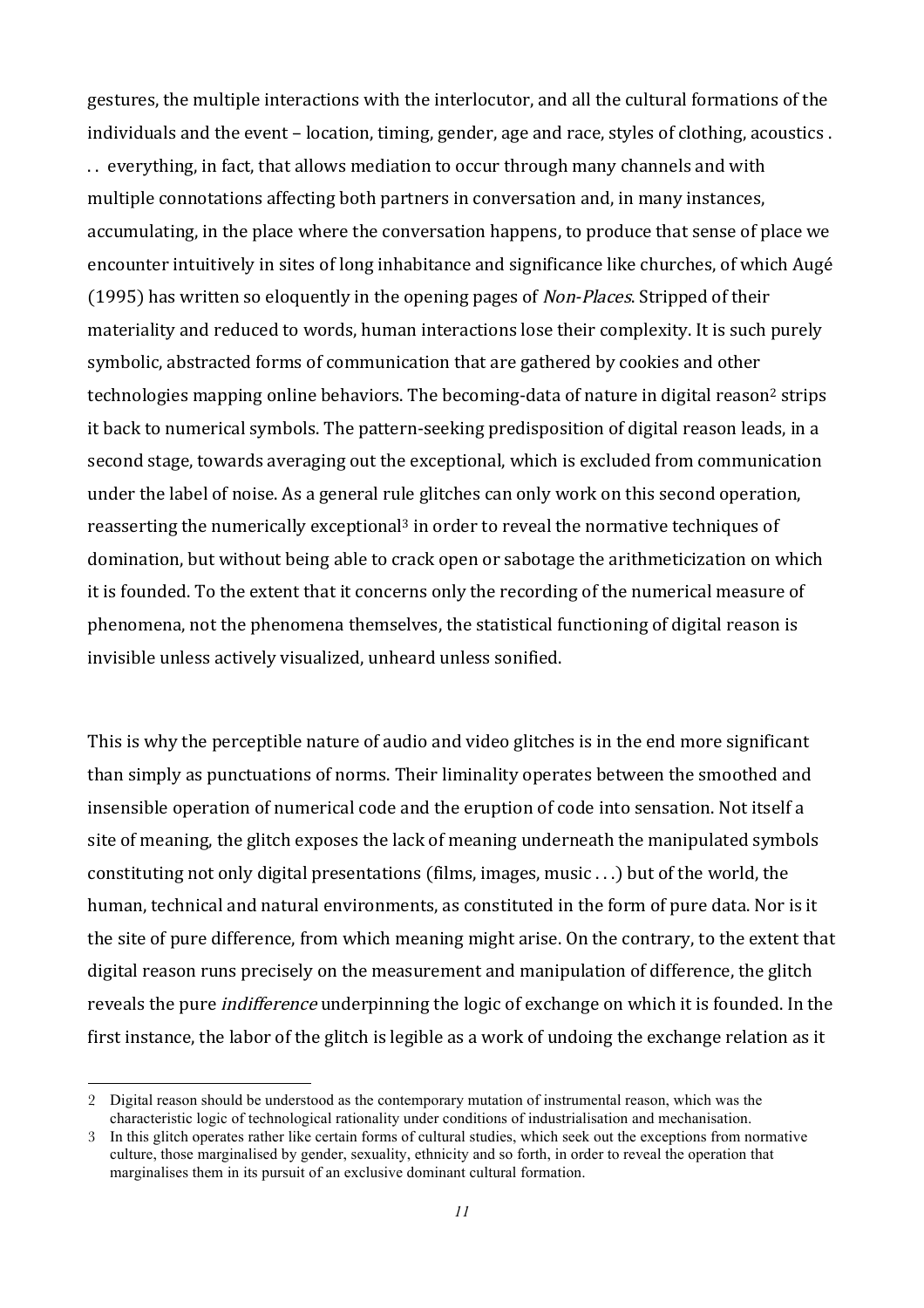dominates'conceptions'of'digital'communication,'and'specifically'of'the'reduction'of'nature'to' communication and norm in digital rationality. In the second, as *limen*, it mines the rift between sensible and insensible to expose the indifference on which their distinction is based, and with it the grounds of the ascendency of abstraction over the actual in the operation of bio-political government.

As labor, glitch operates then as a form of *aletheia*, revealing, that reveals, however, not being' but indifference in the threshold between perceptible and imperceptible<sup>4</sup>. For this labor to be worthwhile, it must be other than simple, abstract labor: it must be useful. In which sense then is glitch useful? Those glitches that are knowingly produced, that is whose labor is specifically human, can simply emulate accidental glitches, as in some science fiction films. Alternatively, in art practice, it can be a work of randomizing as deliberate disruption, which in at least some cases involves choices between several glitches to select the most effective, pleasing or otherwise handy. The first of these categories, emulated glitches, are undoubtedly products of human labor, oriented towards signifying even if they seem to disrupt signification. They foreground the work of mediation in the diegetic world of the narrative, proving the accuracy of their representations of media by including errors. The emulated glitch thus extends the realist project that seeks to persuade audiences of the materiality of the world they see represented. In the second category, the foregrounding serves as interruption of exactly this realist project, but is nonetheless also human work. The remaining question concerns whether the accidental, unplanned glitch, the work of natural or technological agency, those we mostly see as purely accidental, can in some sense be said to involve labor.

The bulk of accidental glitches occur in the working life of media artifacts – scratches and physical imperfections acquired through transmission and display – and in the archive –

<sup>&</sup>lt;sup>4</sup> In this it differs from the modes of breakdown analyzed by Dreyfus (1991: 70-73) in his account of the 'disturbance' or 'breakdown' in Heidegger, who must always be evoked where *aletheia* is translated by 'revealing. In Dreyfus's reading, Heidegger's concern is the emergence of things from their transparency when their functioning is interrupted, hampered or stopped. The glitch is rather a distraction, in which a scar in the medium and corresponding scar in our attention to it are equally and speedily repaired, so that it is the repair rather than the fault that challenges the smooth operation of the communicative operation. At the same time, the glitch, situated between what we see and what we choose to ignore, is the irreducible difference within the flow of indifferent units of communication: successive frames, successive scan lines, successive commodities. To the extent that attention itself is labor and therefore also a commodity, the scarification of the always partial repair is also an interruption of the communicative labor that conforms subjectivity to the regime of exchange vale.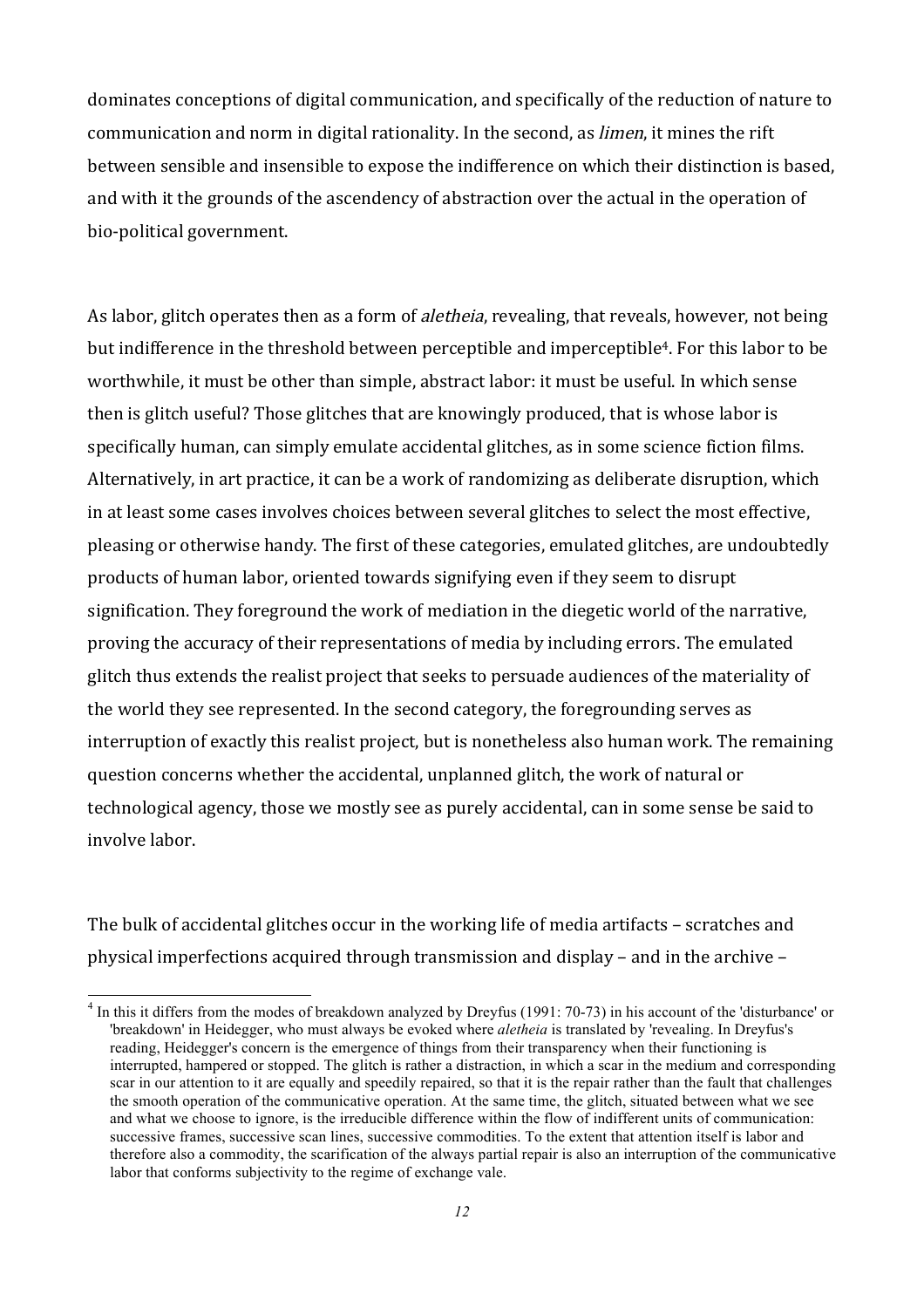accumulations of the dust and electro-magnetic scars. We think of exhibition – in the broad sense covering all audiovisual media – as a showing of the integral work, or something as close to it as circumstances allow; and of the archive as an institution dedicated to maintaining that integrity. Actually every screening places demands on the materials involved, including digital packages, to the extent that lower-quality showprints were the norm in the celluloid era, while the maintenance and operation of projectors, lenses and screens today is often marginalized in the theatrical cinema business and even in art world exhibitions of video and audio. Meanwhile, every archivist knows that they must prioritize available funds for specific projects, abandoning others to 'the gnawing criticism of the mice', and must frequently make the decision to abandon the historical artifact (celluloid, tape, file) in favor of digitized documentation of it, a process that always involves not only loss, but the creation of new effects occurring at the interface between different material substrates, formats, operating systems and codecs. Many of these effects are unwilled, accidental, and unavoidable. They become integral to the new form archived works take, just as conditions of screening overdetermine the presentation and therefore the experience, the phenomenality, of film, TV, video and digital visual works. As Renate Ferro and Timothy Murray suggest, we are best understanding these processes in terms, deriving ultimately from Freud, of a work of forgetting that is integral to the work of remembering. To remember is always to recall otherwise: a relationship to the past rather than a more or less accurate statement of it, arising 'from within the legacy of ruptured teleologies, whether the forgetful field of what Derrida understood as the erasures of archival fever, or from what Foucault applauds as the modifying thickness of archival accumulations' (Ferro and Murray 2015: 80, citing Derrida 1995 and Foucault 1972). A first useful labor of 'accidental', natural and technological glitching is to promote forgetting, and to integrate forgetting into the fabric of the texts and objects in the electronic archive.

Writing in the pages of the review *Kasark* in the mid-1950s, the Swedish critic and curator Pontus Hultén (cited in Andersson et al 2010: 94-95) believed that the age of representation was over, that contemporary art had to present itself instead as object in the world, and therefore proposed that 'chance enters as a symbol for the tie to reality in which contingency rules'. Reality is here defined as the zone of contingency, which has the double weighting in English of randomness and of being contingent upon, that is of being caught inside causal networks. To call this practice 'contingent' has the double sense of relinquishing control in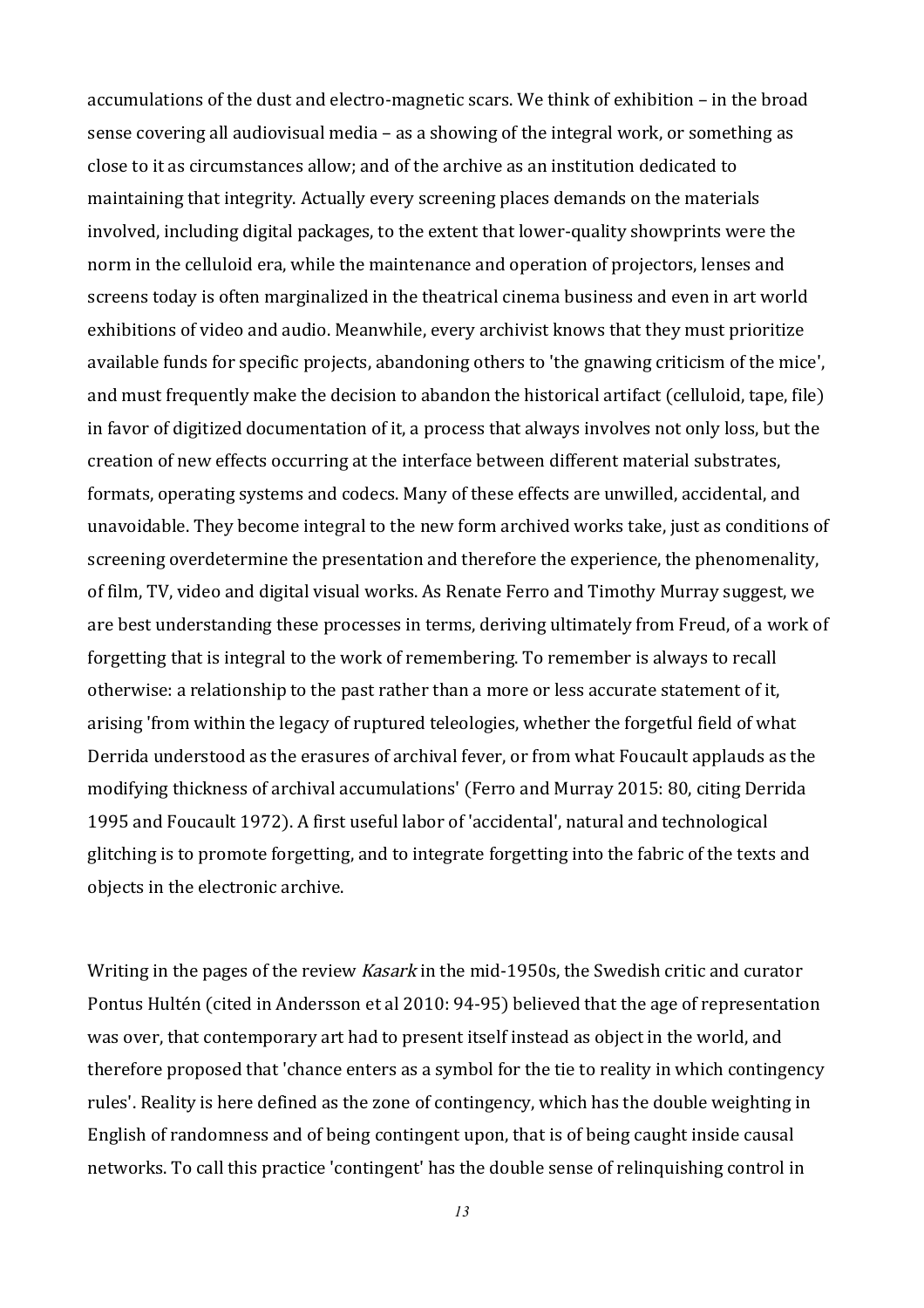favor of accident, and at the same time permitting natural and technical processes to enter into the creative work of art-making. Secondly, such chance procedures are points of entry, in which chance acts as symbol. 'There is no model for the one who is seeking that which he has never's seen. The pictures that are symbols for the reality he wants to construct cannot be restricted to space or time. The symbols for his freedom have to be even more liberated than he himself has the power to be'. Hultén embraced cinema as he did kinetic art as machines which already are capable of generating symbols, and indeed of being symbols in themselves in their entanglement in chains of contingent causes and effects. Their strength is not only that they are autonomous of institutional, or indeed of human constraints, but that that autonomy allows them to act as symbols; that is as things which act back on the human, but from outside it. This reciprocity between human and non-human actors is a distinctive feature of modern art, which began to incorporate real objects in the place of representing already before WWI, during which conflict however collages of found objects began to crack open the civilizational claims of the representational. At the same time, cinema operated as a system for discovering found objects ('scenes') and montage a means for constructing alterity from the ostensibly integral moments seized in the shot: a system for revivifying the symbolic order of industrial modernity by using its own technical *dispositif* to create means for extrahuman intervention in the processes of meaning-making.

What results is an unsettling of the work, 'definitively unfinished' as Duchamp is said to have remarked of the Large Glass after its cracking. Or as Ryszard Kluszczynski (2007: 223) says of hypertext, 'the ultimate object of analysis is not the work itself... but the field of interactive artistic communication, where the work, along with other elements (the artist, the recipient/interactor, the artifact, the interface) becomes entangled in an intricate, multidimensional complex of communication processes'. What in Duchamp is still an authorial statement, subordinating technical and natural processes to the overarching control of the artist, moves in Pontén to a liberation of the artist from himself. In hypertext, as Kluszczynski sees it, a further step liberates the artwork from that very object status which, for Hultén, was the means to human liberation. Kluszczynski marks the integration of the artifact and the interface – its infrastructural technologies – into creation; what remains to be undertaken is the integration of nature. Yet Kluszczynski is correct in implying that the resulting communicative nexus is not in fact integrated into an artistic. Instead it completes the move from representation to presentation by alleviating the work of the burden of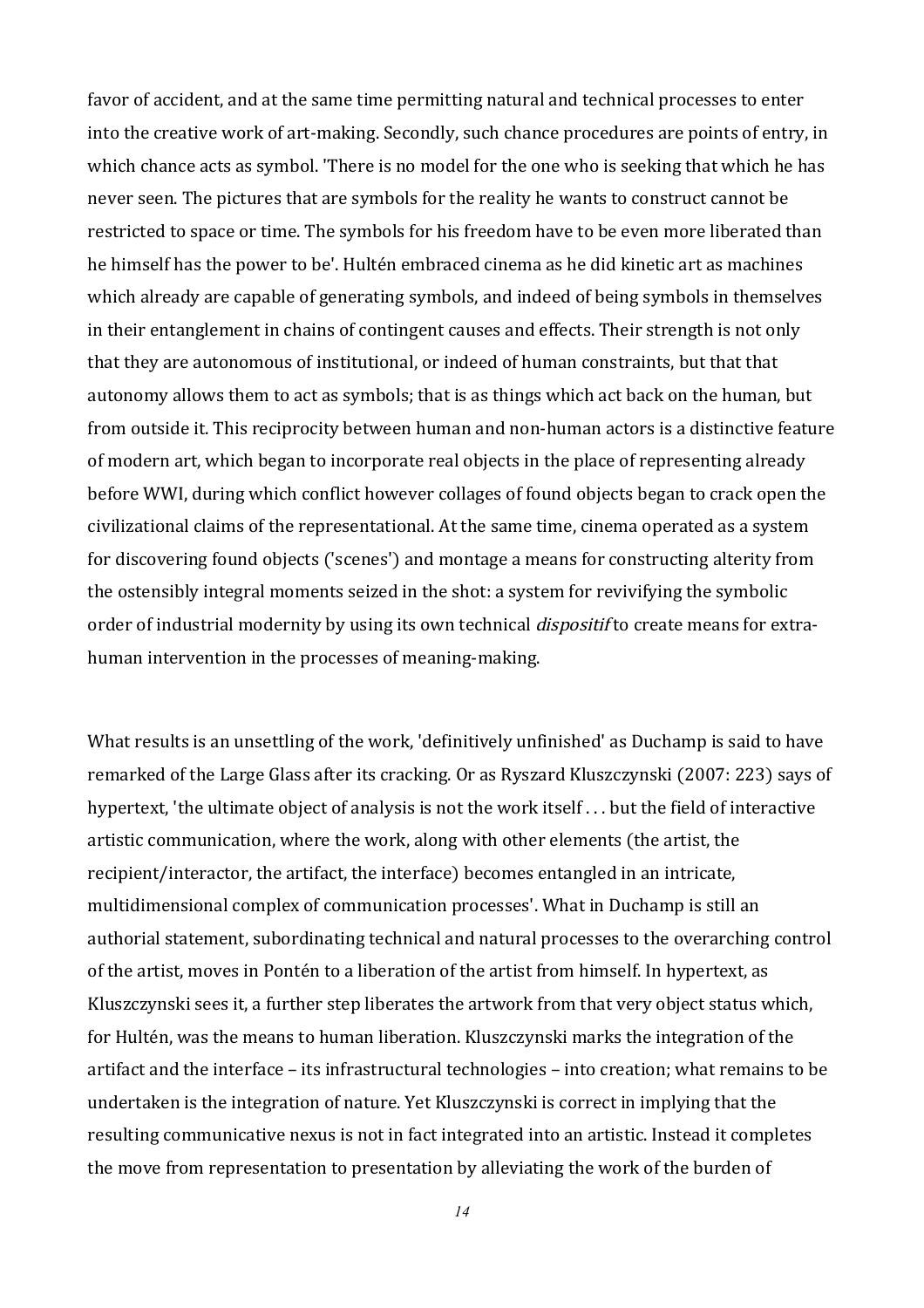presence. We have only to add the action of air, dust, ambient daylight, exhibition acoustics, machine noise, molds, microbes to begin to understand the full complexity of the unintegrated work as work continuously undertaken by multiple agencies. The accidental glitch operates in this becoming of the work. It acts in those works that do present themselves as both authorial and complete to indicate that neither attribute is stable: that it is not only the human interpreter who is active in the art experience but the work too.

At the same time it is worth noting, against the argument made in this paper, Wolfgang Ernst's warning that

> the unexpected corresponds to the disturbance that is television proper: the paradoxical structure of the medium demands extraordinary events that can appear only within the ever-same schematics; live broadcast would then be the condition of possibility of disrupting an otherwise imperturbably streaming flow.... It is precisely [such disturbances'] exhibition within their own genre that makes the paradox of television as a medium apparent: constantly having to provide the unexpected (Ernst 2012: 105-6).

Television, especially in its broadcast form, like Kluszczynski's hypertext, is not an object but a communicative nexus, and yet one that is dedicated to homeostatic regulation of difference. In the authoritative mode of broadcasting, in which continuous transmission takes precedence over all other priorities, the glitch provides evidence of the ongoing event of television: even in its failure, TV manages to continue. Like candid and fortuitous events caught by cameras, glitches consolidate the ideology of realism and liveness on which broadcast transmission depends. It carries on through the glitches, assimilating them into its regime of onward flow and indifferent differences. The art world is even more devoted to shocks and innovations, all of which function smoothly within the ever-expanding sphere of art's sophistication, its ability to assimilate *n'importe quoi*. The disruptions themselves are part of the continuity, the homogeneity of art, broadcast and biopolitical culture generally.

This is the point at which Hultén's insistence on the symbol becomes invaluable. For Ernst, machine recording, uninhibited by human listening's focus on semantics, embraces noise, but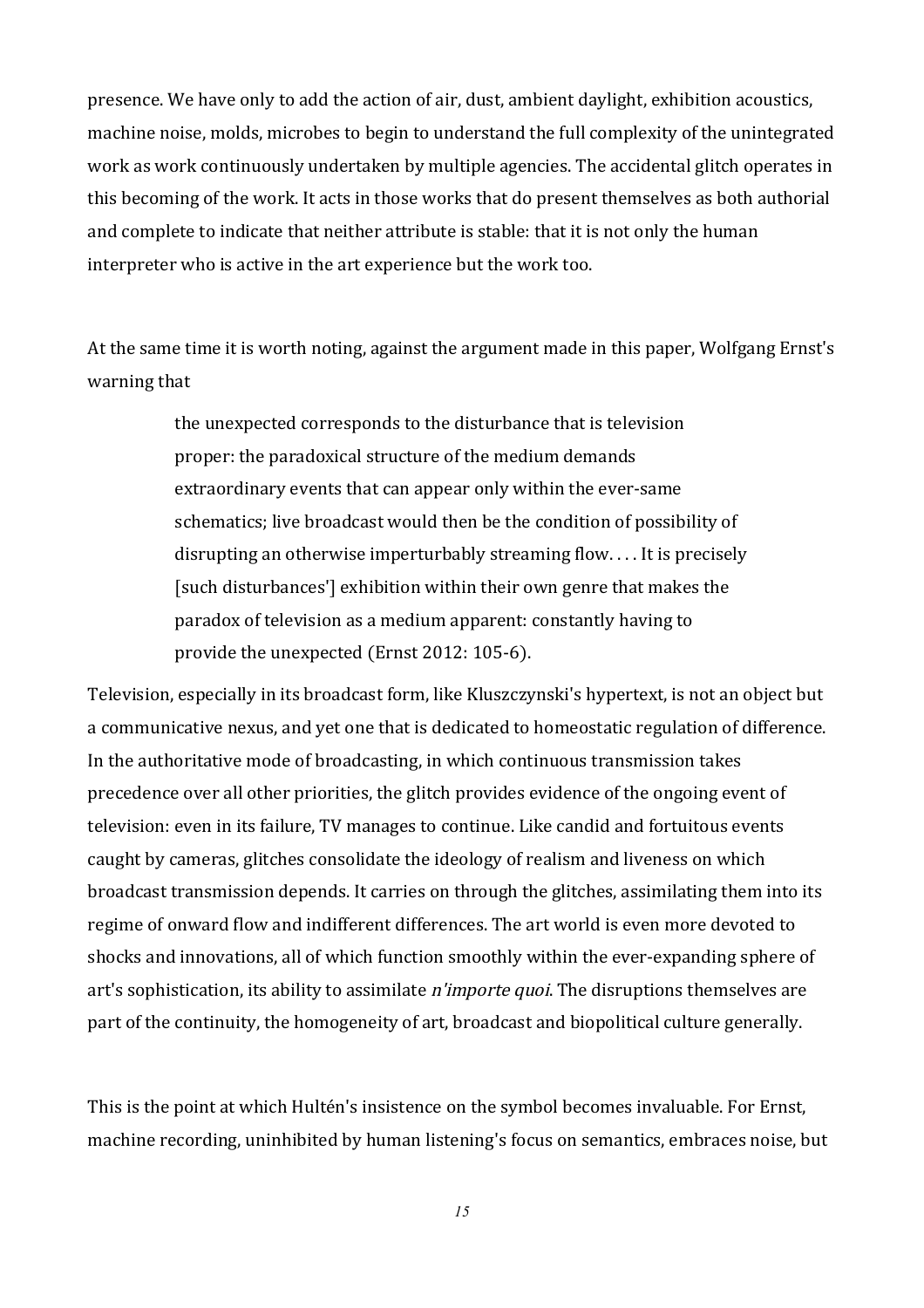does so first as index (there is a referent) and second as meaningful within the regime of the machine's 'interests'. For Ernst this is evidence of a rupture between human and machinic perception, human and machinic time. Hultén's symbol, etymologically the 'thrown together', indicates on the contrary the simultaneity of distraction in glitches which, as traces, marr the smoothness and reveal the alterity within indifferent flows. The symbol is not a signifier, locked into a human lexicon and grammar and severed from its referent or even its semantic signified. A symbol, as Hultén proposes it, is the privileged technical and material form marking the passage between non-human to human. As long as a glitch can be treated as a signifier, it can be assimilated in the manner Ernst analyses. But as symbol, to the extent that it marks the threshold between human and non-human, contingent reality and system of signification, it is capable of the kind of liberating autonomy Hultén celebrated, and which forms an integral part of the ontology of audiovisual media and the media arts<sup>5</sup>.

The symbol belongs not to the presence of the work, nor even to its becoming, but to its latency. In wet photography, the latent image is the state of the exposed frame prior to fixing, which acts as a chemical amplification of the initially very small number of reactions triggered by light reaching the negative. The parallel in digital photography is the stage between the accumulation of charge on the exposed chip and its amplification, digitization and removal into storage. In computer systems more generally, latency is the time taken to relocate any item of data, such as the time it takes to download, or to access a file from a hard drive. As the temporal dimension in any retrieval, including the retrieval of the effects of light through the chains of post-exposure procedures in wet or digital imaging, latency parallels the time of perception, which is always in hock to its pasts. Symbols are always irruptions into the past of a lexicon that bring with it evidence of its externalities. Among those externalities, the temporality of perception draws on both remembrance and forgetting, misremembering and misforgetting. The glitches of memory defer and disorient when they drag up the unrecalled, in the manner of Freudian slips, jokes and dreams. Such glitches may perhaps draw on upwellings of the animal nature in humans, as accidents in language and signifying systems.

 $\overline{a}$ 

<sup>5</sup> It is possible that media arts are distinguishable from contemporary art by their surrender of agency to non-human forces; and by their commitment to working within certain frames of materiality (film, video, network). Contemporary art of the *n'importe quoi* celebrates indifference as the *summum bonum* of pointlessly proliferated difference. It is the perfect market, in which anything can be exchanged under the token of universal uniqueness – in this the high-cultural expression of the same cultural configuration as Facebook. Media arts, with the respect for materials art abandoned along with modernism, foregrounds the commonality of its frames and supports – screens, interfaces, code – in order to propose a commons unavailable to the exchange structure of contemporary art, which can only imitate it, as in Bourriaud's (2002) relational aesthetic.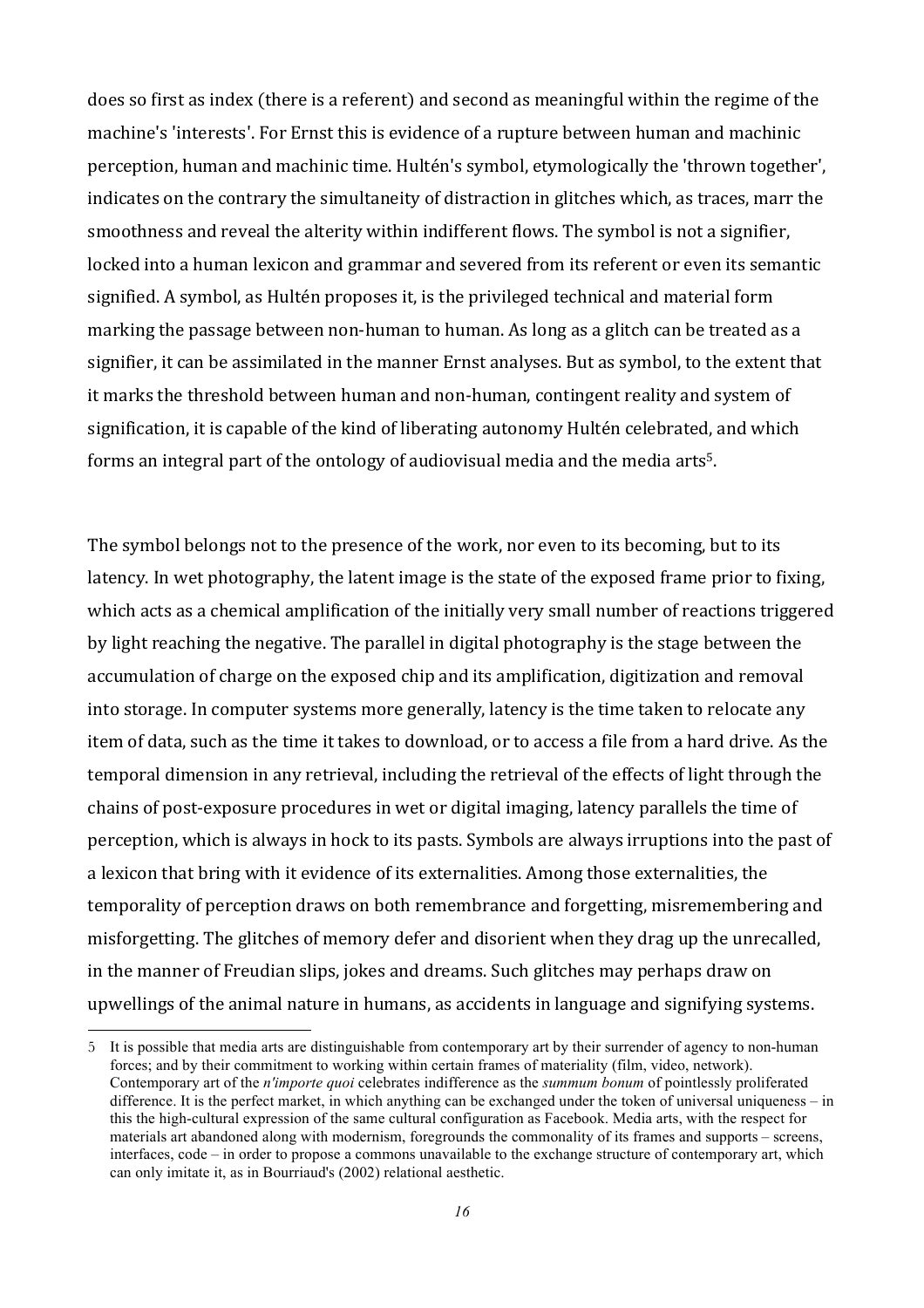They also drag back, deformed, the externalized, repressed histories, the 'emotional and' cognitive costs', that Nandy insists lie buried in histories of colonialism. To break the unity of the screen-image system through the materiality of segmented flow is the revenge of the rationalized on their rational progenitor.

The glitches we are seeking out here, those stemming from technical and natural processes, are also upwellings of externalities. As deeply repressed as human affects and ideas are the lands conquered and despoiled in colonialism, including the colonization of the commons in primitive accumulation, and the machineries of domination, from navies to weapons, railways to accounting tools. Those technologies that have become second nature, whose existence is so deeply embedded we no longer perceive them, return in their malfunctioning the evidence of their ongoing exploitation, as the repression of the colonized returns in racist 'jokes' and pornography, or reversed in sports fandom and identification with film and music stars. Technologies are similarly thematized in contemporary film and television, but equally rarely are the media technologies invited to participate in the production of the audiovisual except as the unseen supports, the screens through which we look rather than active participants in the production of signs. Glitches like dead pixels or the stutter of scratched optical media not only foreground the technical infrastructure but intervene in the production of signification.

It is important then to recognize in Hultén's symbol that signification, if it occurs at all, is an epiphenomenon of its activity. The symbol is an act. It has material consequences. A glitch in code, whether its source is human error, natural contingency or technical artifact, changes the performance of the program: is performative. It is a kind of feedback loop stitching together the repressed past with the future of the unfolding signification and communication process. It is in this respect the emergence of mediation within communication, where mediation is the primal connectivity of everything, and communication the reduction of mediation for purposes of control (survival and domination). At the same time it indicates a concatenation of human and non-human action, the conditions for the existence of useful labor in Marx. To the extent that the contemporary Market is integrally communicative, the a-signifying glitch, as symbol, is not so much a containable irrationality but an a-rational exception that disproves the principle of rule. To the extent that contemporary communication is enfolded in the operations of Market rationality, the a-subjective glitch is counterfoil to the Market as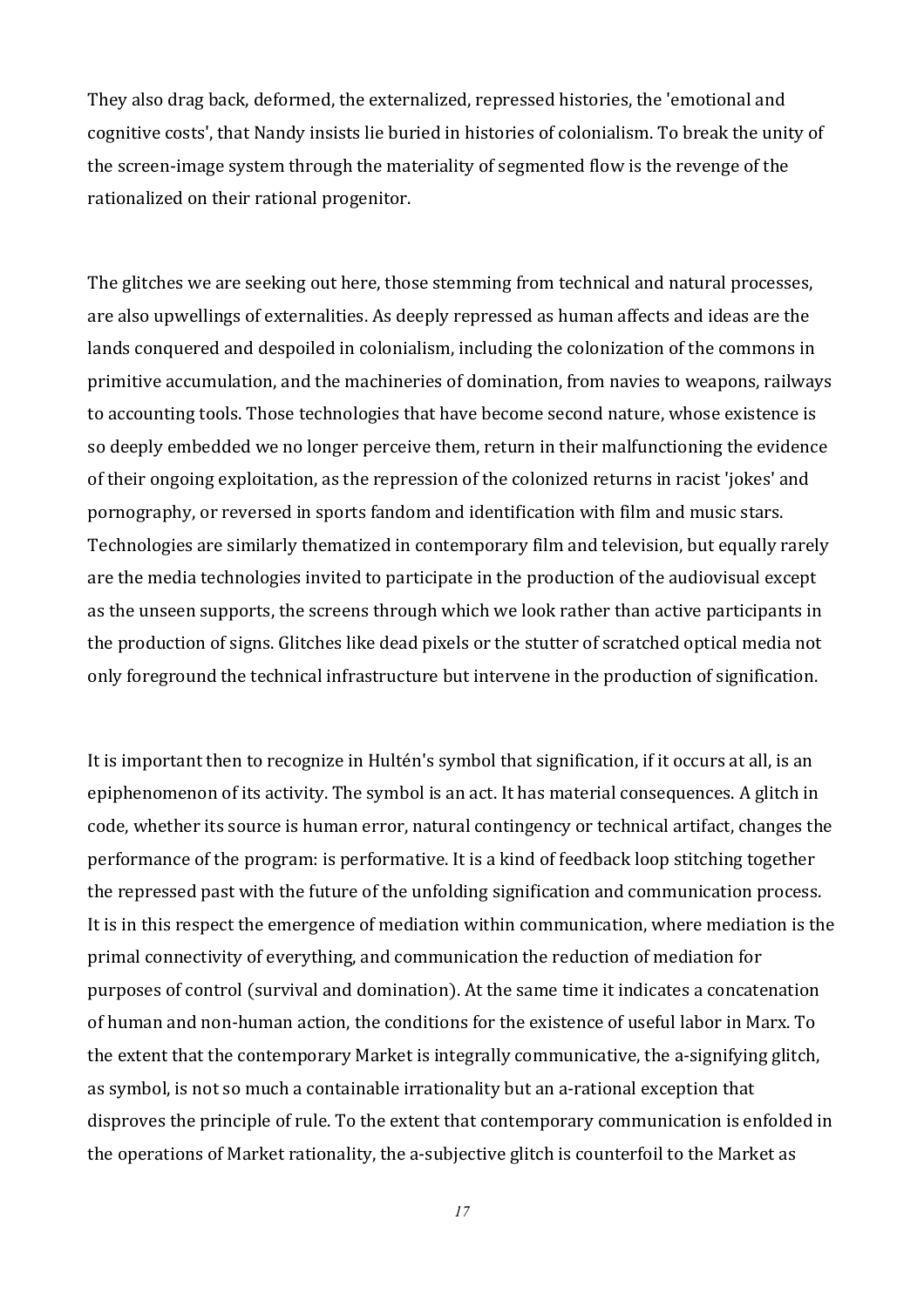Subject.

In this it is rather more than sabotage, rather more than a disruption of domination that, despite itself, remains dependent on domination. Coming from externalities, a-subjective, acommunicative but nonetheless mediating glitches mediate between the dominated and the autonomous orders created by the twin processes of environmentalization and externalization. For Negri, 'the common is that which distinguishes' (Negri 2008: 162, original emphasis). Contra the idea of a global commons which belongs to all, Negri's formulation allows us to recognize claims to differential access: indigenous claims to specific places, claims for certain territories to marked as out of bounds to humans. It also promotes difference as the useful, as opposed to the indifferent regime of exchange value. Negri continues: 'Language' and cooperation have to contain within them a break at the level of practice, an ongoing affirmation of the centrality of common practice, which means a concrete conjoining of knowledge and action within these processes' (Negri 2008: 162, original emphasis). If we understand his premise to apply also to media, which are not exclusively human, then the common practice must also contain the natural and technological, which can no longer be abstracted as environments and externalities from the human *polis* but must be recognized as having their own claims to act and to labor towards producing the common, even as their actions produce differentiations within the common.

Phenomenologically, the glitch removes intention from the pair retention and protention with which Husserl (1983: 175) marked human perception as irrevocably temporal. As asubjective acts, glitches do not intend. Yet in evacuating intention from the flow of signification, accidental and a-subjective glitches not only undermine the intentionality of instrumental communication but replace it with another logic which belongs to the autonomous interactions of the common rather than to the freedom claimed for its actants by the Market.

Therefore as a preliminary conclusion, while some glitches operate within existing regimes of signification, a-subjective, unintentional, accidental glitches are symbolic acts which work towards the common, that is a renewed mode of mediation engaging human, natural and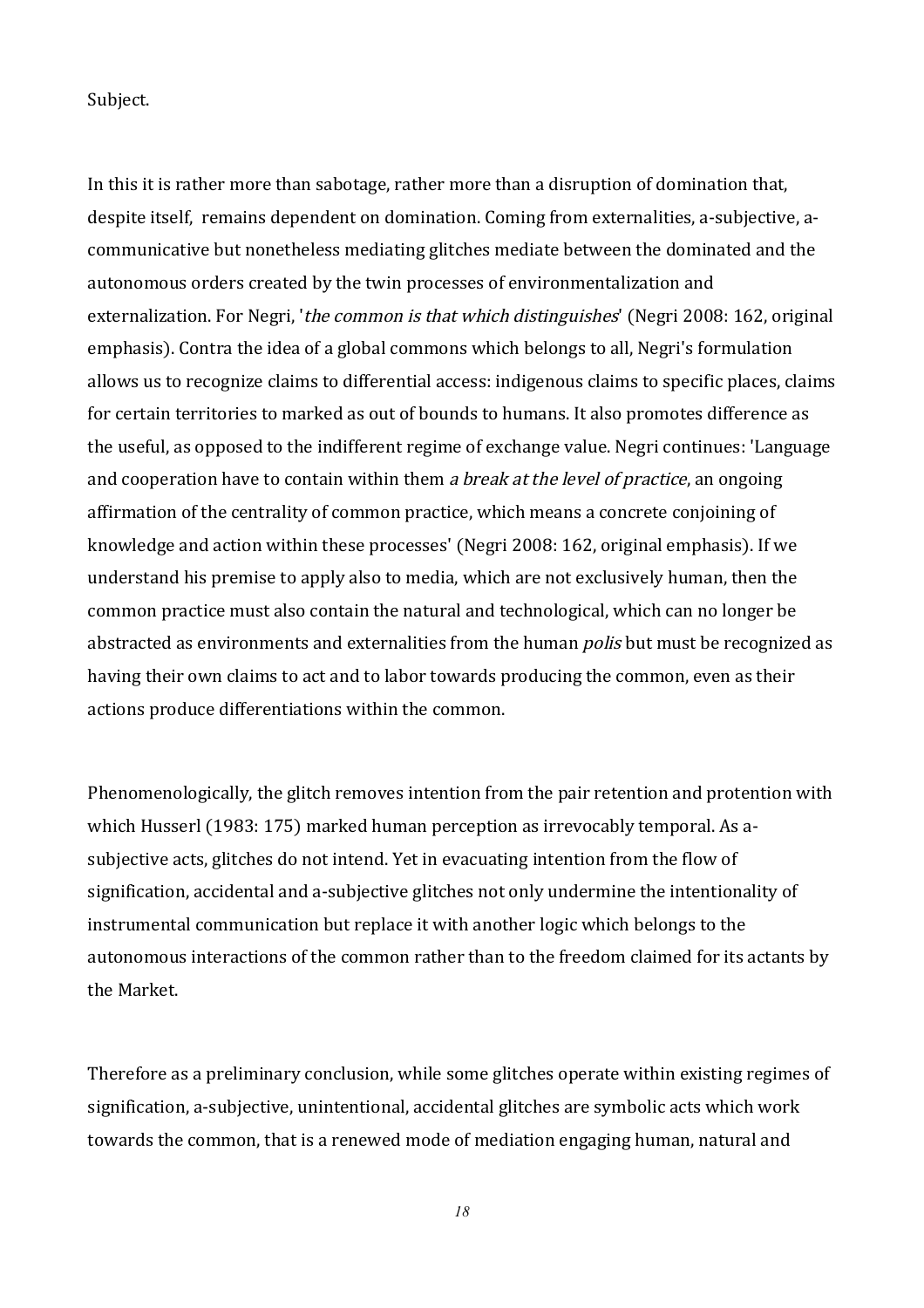technological processes in their differentiation. They take place in time, are performative, and their use is to restore difference to the indifferent exchange of the Market. In all these senses glitches should be understood not as mere accidents, but as labor.

With thanks to Geoffrey Winthrop-Young.

#### **REFERENCES**

- Andersson, Lars Gundolf, John Sundholm and Astrid Söderbergh Widding, 2010. A History of Swedish Experimental Film Culture: From Early Animation to Video Art. Stockholm: National Library of Sweden.
- Augé, Marc. 1995. Non-Places: Introduction to an Anthropology of Supermodernity. Trans John Howe. London: Verso.
- Bourriaud, Nicholas (2002). Relational Aesthetics. Translated by S Pleasance and F Woods. Dijon: Les presses du réel.
- Carmi, Elinor. 2015. "Taming Noisy Women: Bell Telephone's female switchboard operators as a noise source". Media History 21(3): 313-327. DOI: 10.1080/13688804.2015.1045468
- de Duve, Thierry. 1989. Au nom de l'art: Pour une archéologie de la modernité. Paris: Editions de Minuit.
- Derrida, Jacques.1995. Archive Fever: A Freudian Impression. Trans Eric Prenowitz. Chicago: Chicago University Press.
- Douglas, Mary. 1966. Purity and Danger: An Analysis of Concepts of Pollution and Taboo. London: Routledge.
- Dreyfus, Hubert L. 1991. Being-in-the-World: A Commentary on Heidegger's Being and Time, Division One. Cambridge MA: MIT Press.
- Ernst, Wolfgang. 2012. "Between Real Time and Memory on Demand: Reflections on Television". Digital Memory and the Archive, edited and with an introduction by Jussi Parikka. Minneapolis: University of Minnesota Press. 102-112.
- Ferro, Renate and Timothy Murray. 2015. "Archival Accumulations as the Erasure of Memory". Erasure: The Spectre of Cultural Memory, edited by Brad Buckley and John Conomos. Faringdon: Libri Publishing. 77-86.
- Foucault, Michel. 1972. The Archaeology of Knowledge and the Discourse on Language. Translated by Alan Sheridan. New York: Harper Collophon.